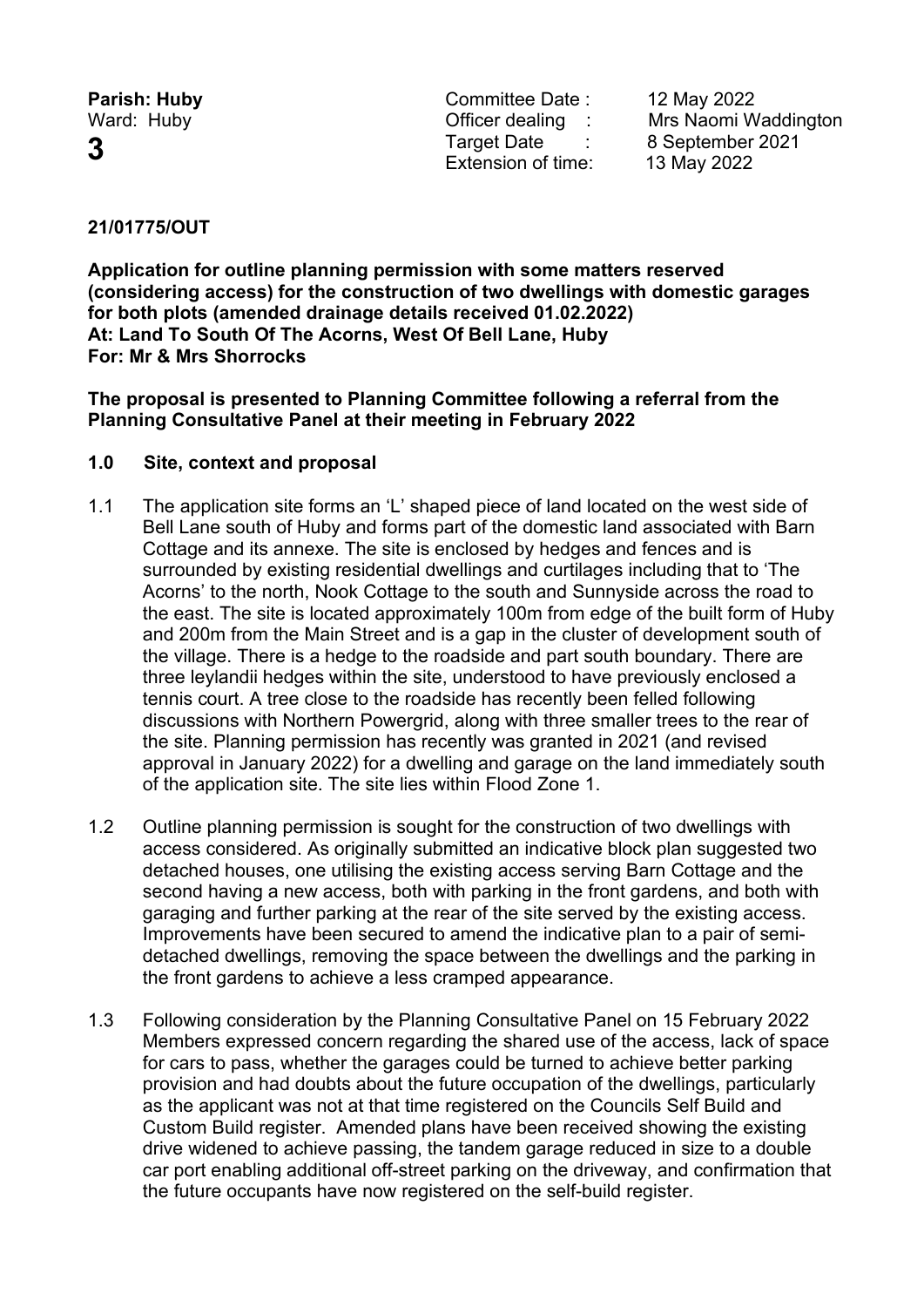- 1.4 The application is submitted with a Planning Design and Access Statement, Ecological Appraisal and Arboricultural Survey with Arboricultural Impact Assessment, Method Statement and Tree Protection Plan.
- 1.5 Since the application was considered by the Planning Consultative Panel the new Hambleton Local Plan has been adopted on February 22<sup>nd</sup>, 2022, and the proposal is now considered against a different set of policies to when the application was considered by the Planning Consultative Panel.

## **2.0 Relevant planning and enforcement history**

- i) Application site:-
- 2.1 77/1645/OUT Outline application for the construction of a bungalow. REFUSED 25.08.1977 for the following reasons:-
	- 1. In the opinion of the LPA the construction of a bungalow as proposed would represent an intensification of sporadic development between the villages of Huby and Sutton on the Forest.
	- 2. The proposal if approved would be likely to give rise to further similar applications for development of a sporadic nature because of the precedent created, which would be difficult for the LPA to resist.

ii) Adjacent site to the south:-

- 2.2 21/00181/FUL Construction of a detached dwelling house with detached garage, associated parking and new access to the public highway. GRANTED 06.04.2021.
- 2.3 21/02598/FUL Revised application for construction of detached dwelling GRANTED 19.01.2022

## **3.0 Relevant planning policies:**

- 3.1 The relevant policy of the Development Plan and any supplementary planning policy advice are as follows;
	- Policy S 1 Sustainable Development Principles
	- Policy S 3 Spatial Distribution
	- Policy S 5 Development in the Countryside
	- Policy HG 2 Delivering the Right Type of Homes
	- Policy HG 5 Windfall Housing Development
	- Policy E 1 Design
	- Policy E 2 Amenity
	- Policy E 3 The Natural Environment
	- Policy E 7 Hambleton's Landscapes
	- Policy CI 1 Infrastructure Delivery
	- Policy CI 2 Transport and Accessibility
	- Policy RM 2 Flood Risk
	- Policy RM 3 Surface Water and Drainage Management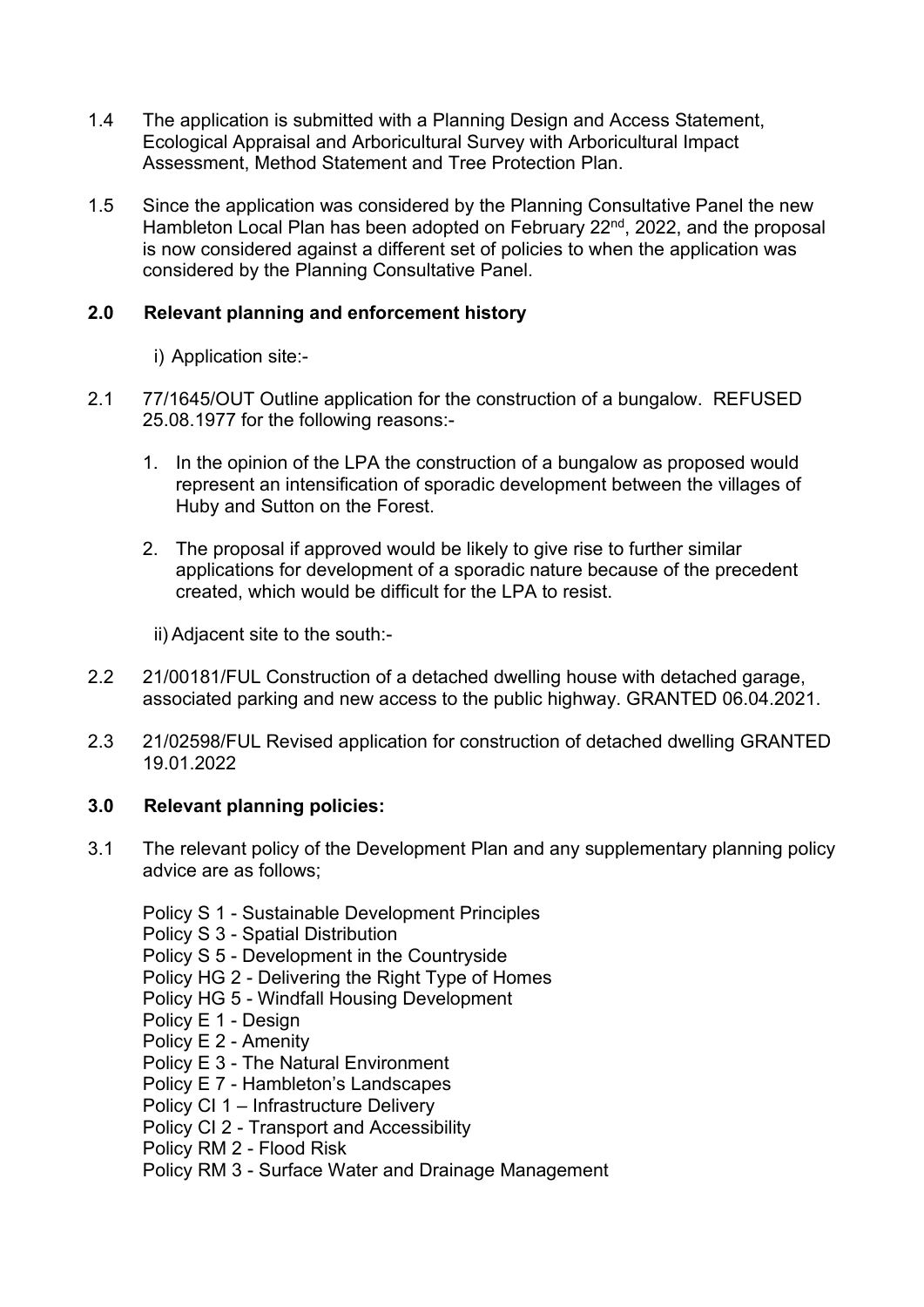### **4.0 Consultations**

- 4.1 Huby Parish Council Object citing concerns over the access to the proposed garages using a driveway belonging to an adjacent property and that access is one of the matters reserved.
- 4.2 Highways Recommend conditions in relation to the new access and verge crossing, visibility splays, provision of approved access, turning and parking areas, and submission of a construction phase management plan.
- 4.3 Yorkshire Water Recommend condition in relation to disposal of surface water and advise a water main may be affected by the access to plot 2, which can be diverted. (This access has been deleted from the scheme).
- 4.4 Environmental Health (contaminated land) Recommend conditions.
- 4.5 Kyle and Upper Ouse Drainage Board No response received (expired 06.09.21).
- 4.6 DIO Safeguarding RAF Linton on Ouse No response received (expired 06.09.21).
- 4.7 Site notice posted and expired 17.09.2021.
- 4.8 Public comments site notice displayed and neighbours consulted. No public representations have been received.

#### **5.0 Analysis**

5.1 The key determining issues for the planning application are: i) the principle of development; ii) design; iii) access/highway safety/infrastructure/drainage; iv) residential amenity, v) housing mix, and vi) biodiversity.

The principle of development

- 5.2 Policy S1 sets out Sustainable Development Principles. Policy S3 Spatial Distribution identifies Huby as a service village. Policy S5 relates to development in the countryside and defines countryside as 'land outside the existing built form of a settlement identified in the settlement hierarchy in policy S3: Spatial Distribution'. Policy S5 defines the built form as 'the closely grouped and visually well related buildings of the main part of the settlement and land closely associated with them'. The policy lists exclusions to "built form" which include:
	- a. any individual building or group of dispersed buildings or ribbon developments which are clearly detached from the main part of the settlement;
	- b. any ribbon development attached to the main part of the settlement where the buildings relate more to the surrounding countryside than to the main part of the settlement;
	- c. gardens, paddocks and other undeveloped land on the edge of the settlement where this land relates more to the surrounding countryside than to the main part of the settlement'.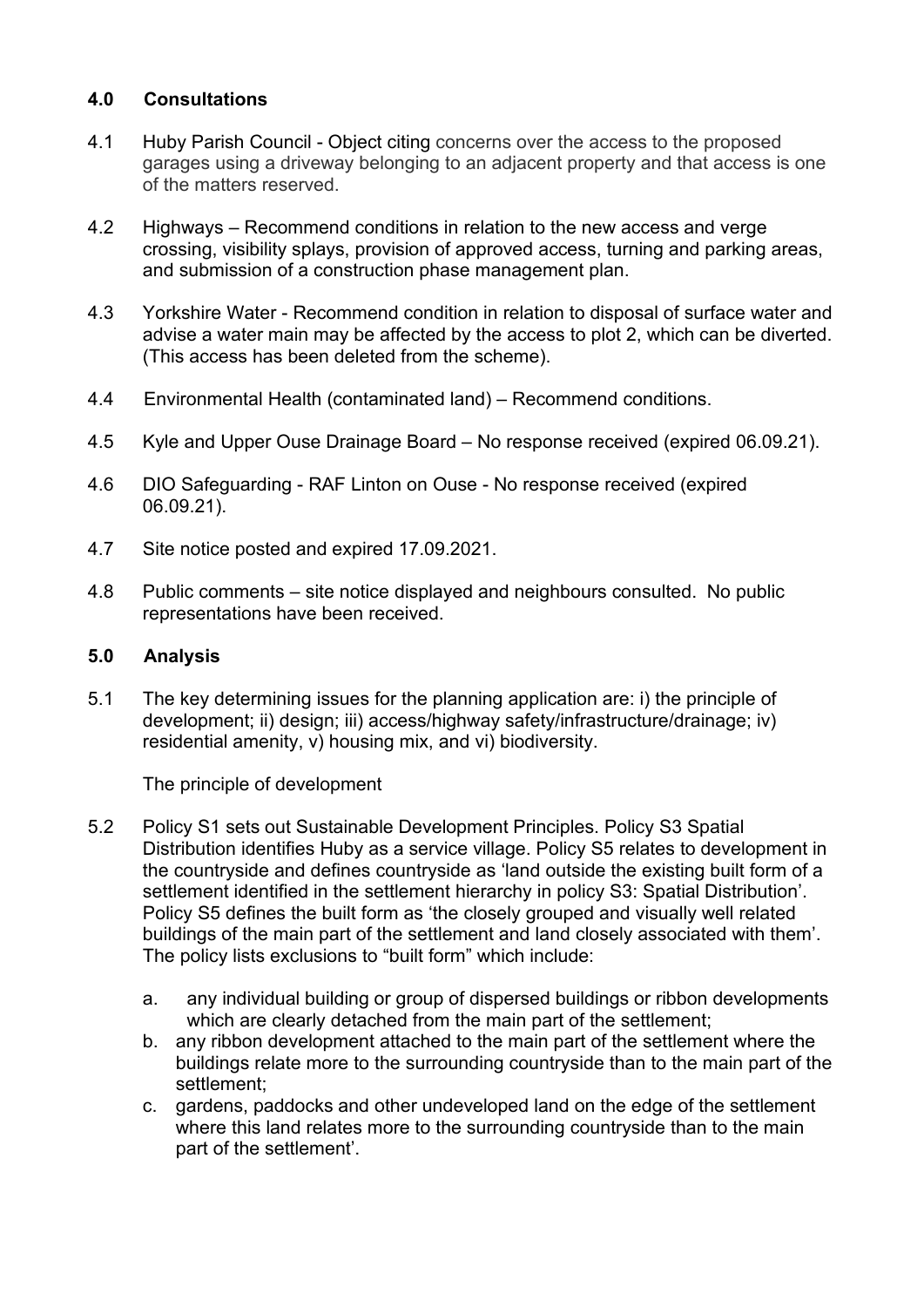- 5.3 Policy HG5 relates to windfall housing and supports proposals for housing development within the main built form where the site is not protected for its environmental, historic, community or other value, or allocated, designated or otherwise safeguarded for another type of development. The policy also offers support to housing development adjacent to the built form of Service, Secondary and Small Villages where the proposal demonstrates that:
	- a. a sequential approach to site selection has been taken where it can be demonstrated that here is no suitable and viable previously developed land available within the built form of the village; and
	- b. it will provide a housing mix in terms of size, type and tenure, in accordance with the Council's Housing and Economic Development Needs Assessment (HEDNA) and Strategic Housing Market Assessment (SHMA) or successor documents. This support is providing the proposals represent incremental growth of the village that is commensurate to its size, scale, role and function, do not result in the loss of open space that is important to the historic form and layout of the village; and have no detrimental impact on the character and appearance of the village, surrounding area and countryside or result in the loss of countryside that makes a significant contribution to the character or setting of that part of the village
- 5.4 Huby is characterised by fairly tight knit development along Main Street, extending south along Tollerton Road and the northern section of Bell Lane, and to the north along Gracious Street, Stillington Road and Sand Lane, with various smaller offshoots of development from these main routes. Further south along Bell Lane the character of the development changes, becoming more dispersed along Bell Lane and Sutton Road, and representing development within the countryside rather than within the village. The cluster of buildings close to The Acorns is separated from the main part of Huby by fields on both sides of Bell Lane. Notwithstanding that outline planning permission was granted in 2021 for residential development in part of the field immediately attached to the built form on the west side, the location of the application site remains part of a group of dispersed buildings detached from the built form of Huby. Development in this location is contrary to the provisions of policies S1, S3, S5 and HG5 of the Hambleton Local Plan.

#### Design

- 5.5 Policy E1 Design requires all development should be of a high quality, integrating successfully with its surroundings in terms of form and function, reinforcing local distinctiveness and help to create a strong sense of place. The National Planning Policy Framework Planning supports this approach. Paragraph 124 states "The creation of high quality buildings and places is fundamental to what the planning and development process should achieve. Good design is a key aspect of sustainable development, creates better places in which to live and work and helps make development acceptable to communities."
- 5.6 The application is submitted in outline form with access only considered at this stage. The revised indicative plan shows two dwellings, both served by the existing private drive, which is to be widened to the south side enabling vehicles to pass. The proposed two dwellings are to be linked together to give the appearance of larger single dwelling rather than a pair of dwellings that are cramped. Existing hedges to the east roadside and south boundary are to be retained. The rear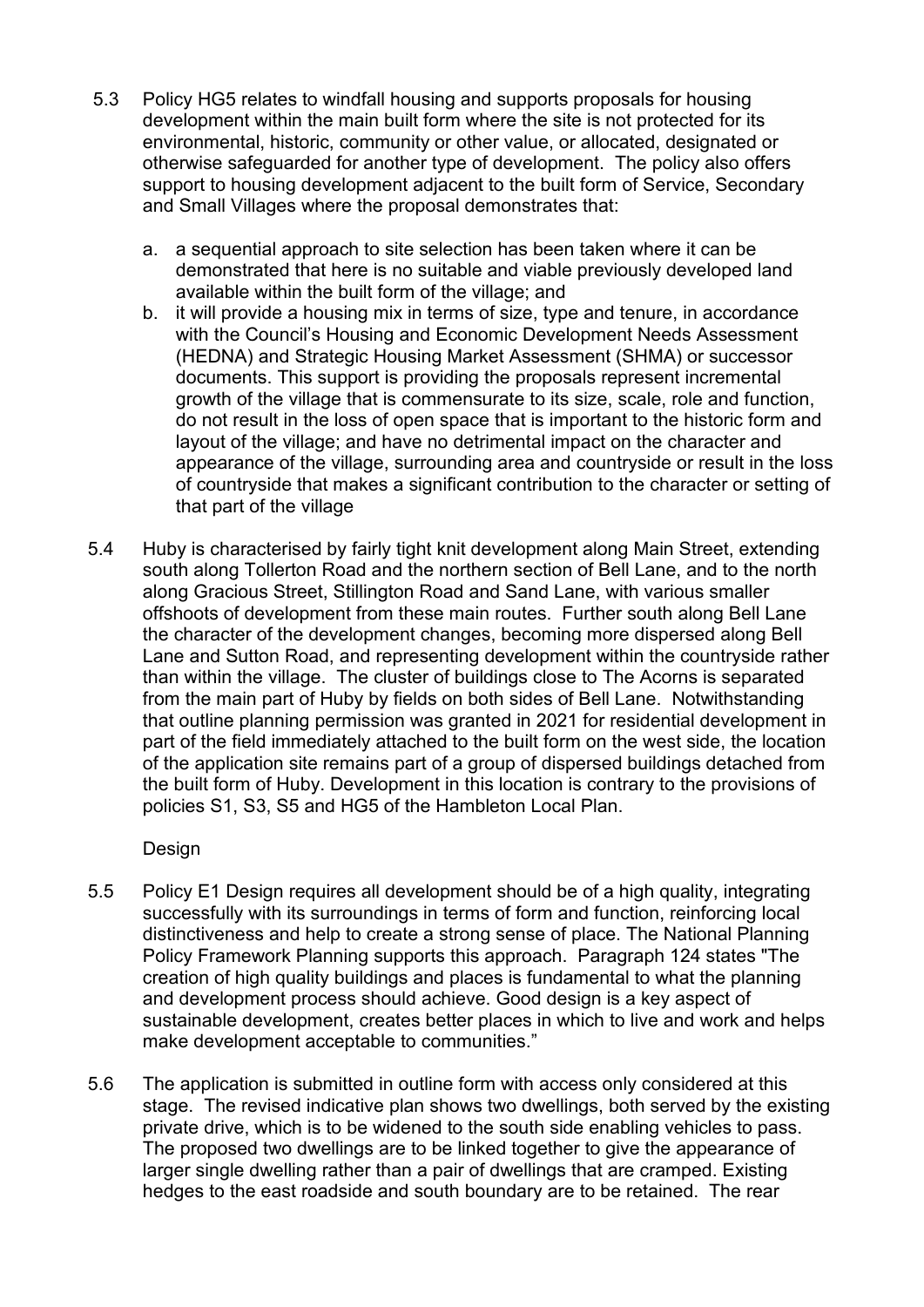shared garage has been reduced in size to provide additional off-street parking to the rear. Leylandii hedges within the site are to be removed. The are no heritage assets within the vicinity of the site. The indicative details would be acceptable under the terms of the design policy.

#### Access/highway safety/infrastructure/drainage

- 5.7 The Local Highway Authority has no objections and conditions are recommended. It is noted that the Parish Council have objected on access grounds. Contrary to the Parish Council comments access is being considered at this outline stage rather than reserved matters, and whilst the proposed access to the dwellings is outside the red edge indicating the application site, it is within the blue line indicating land under the applicants control and is therefore acceptable. The amended plan shows the garage reduced in size, amended to a car port, and providing greater off-street parking for both dwellings along the driveway to the car port.
- 5.8 Policies RM1, RM2, RM3 sets out the requirements in relation to water supply, drainage, and flood risk. The site is in Flood Zone 1 and is therefore considered to be at the lowest risk of flooding. The application form shows surface water to soakaway, and Yorkshire Water have recommended a condition. Both the agent and Yorkshire Water are aware that soakaways were found ineffective at the adjacent site to the south where a controlled discharge to the combined sewer was approved. This can be addressed by condition for future discharge.

#### Residential amenity

- 5.9 Policy E2 requires proposals to provide and maintain a high standard of amenity for all users and occupiers, including both future occupants and users of the proposed development as well as existing occupants and users of neighbouring land and buildings. Paragraph 127 of the NPPF requires a high standard of amenity for existing and future users of development.
- 5.10 The proposed dwellings are a satisfactory distance from adjacent dwellings and are not considered to have unneighbourly impacts. The proposal is considered to afford an acceptable level of amenity for future occupants and is not considered to result in harm to existing levels of amenity afforded to neighbours.

#### Housing mix

5.11 Policy HG2 require all new residential development to assist in the creation of sustainable and inclusive communities through the provision of an appropriate mix of dwellings in terms of size, type and tenure of homes. The proposal relates to two dwellings. The application form refers to 'Self Build and Custom Build' units and refers to two dwellings with unknown number of bedrooms. The submitted Planning, Design and Access Statement does not make reference to Self Build and Custom Build, however it comments at paragraph 5.1.11 'the Size, Type and Tenure of New Homes SPD relates in the main to market housing', and at paragraph 7.1.2 'Whilst the application is submitted in outline only, it is likely that the proposed dwellings would be family homes of 3 bedrooms or more. It would not be possible to deliver a policy compliant housing mix on a development of the size proposed'. Paragraph 7.1.3 refers to other recent developments within Huby stating 'Each of these applications has delivered a policy compliant mix and range of housing and it would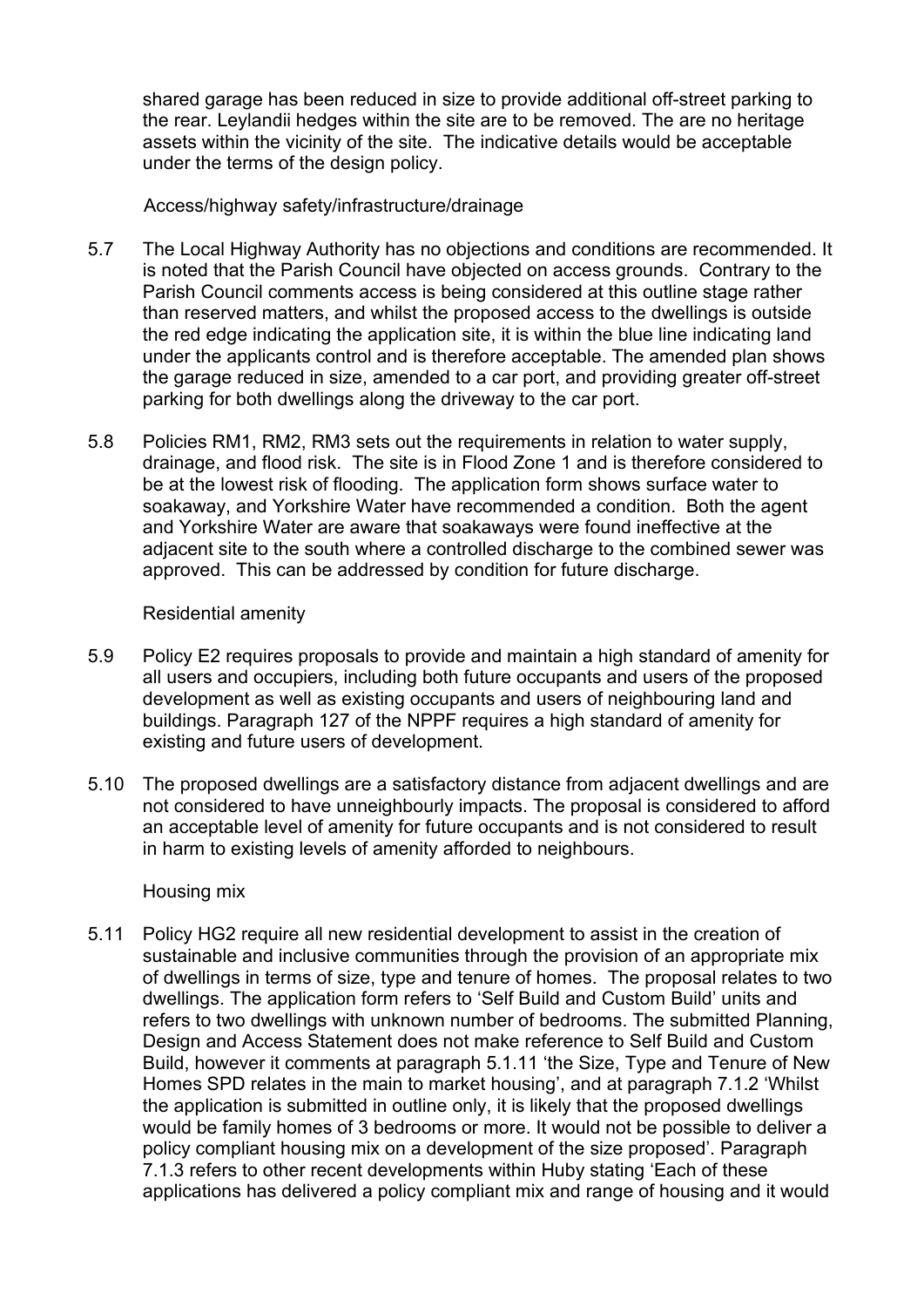therefore be unreasonable to suggest that the proposed development would unbalance the local housing market'.

- 5.12 At the time of submission no information was submitted to support the proposal as a Self-Build/Custom Build project. Subsequently the agent has advised the two dwellings are for two of the applicant's adult children, one of whom has three children and the other has two plus a stepchild, and advises two four bedroomed dwellings are required. Since being considered by the Planning Consultative Panel the agent has advised that the future occupants have now registered on the selfbuild register. Policy HG2 relates to delivering the right kind of homes requiring all new residential development should assist in the creation of sustainable and inclusive communities through the provision of an appropriate mix of dwellings in terms of size, type and tenure. Paragraph 5.33 of policy HG2 states "The policies of this plan are intended to be supportive of small-scale residential development in rural areas, which the Council considers the most likely route for delivery of self and custom build plots that match the preferences of those interested in these homes".
- 5.13 The application was submitted in July 2021, intended future occupants were placed on the Self and Custom Build Register in February 2022. Whilst policy HG2 is supportive of the delivery of self and custom build plots in rural areas, these must be in sustainable and inclusive communities, which the application site is not. The submitted housing mix of 2 x 4 bedroomed homes does not meet the housing mix required by policy HG2, however this may be acceptable as a self-build project.

#### **Biodiversity**

5.14 Policy E3 The Natural Environment requires all proposal to demonstrate a net gain for biodiversity. During the course of this application two trees have been felled which the Local Planning Authority had negotiated to retain. Section 4.2 of the submitted Ecological Appraisal prepared by Quants Environmental dated June 2021 suggest some measures that may improve biodiversity including native hedge planting in gaps, bat bricks, house sparrow bricks, and hedgehog gaps in any new fencing. In addition a Biodiversity Net Gain Assessment has been submitted using the DEFRA Biodiversity Metric calculations. The scheme has been amended to include a 40m hedge to the western boundary, and the planting of 30 urban trees on land to the west of the application site under the applicants' control. These measures demonstrate a net gain for biodiversity.

#### Planning Balance

The application site is located outside of the built form of a defined settlement within a countryside location and is not adjacent to the built form. Residential development in this location would be contrary to the principles of sustainable development, harmful to character and appearance of the countryside, and contrary to the provisions of policies S1, S3, S5 and HG5 of the Hambleton Local Plan.